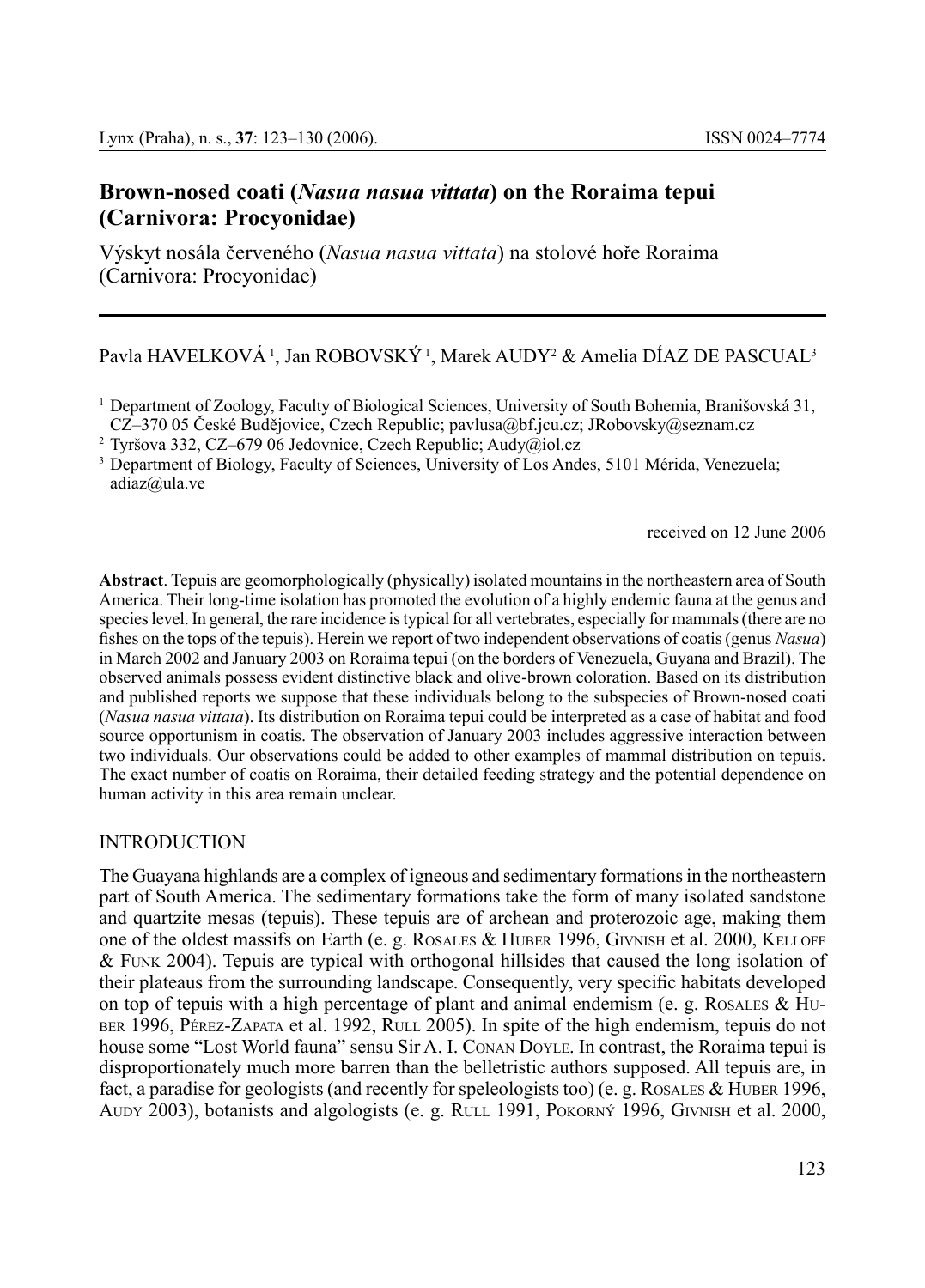KELLOFF & FUNK 2004, RULL 2004a, RULL 2005), and entomologists, but vertebrate zoologists are partly unsatisfied (e. g. Rosales & Huber 1996). Vertebrates are poorly distributed on tepuis – represented by some endemic frogs (e. g. RIVERO 1961, ZWEIFEL 1986, MYERS  $&$  DONNELLY 2001), reptiles (e. g. Myers & Donnelly 2001, Macculloch & Lathrop 2004), birds (e. g. Barrowclough et al. 1997, Barber & Robbins 2002, Braun et al. 2003, Hilty 2003) and mammals (e. g. Pérez-Zapata et al. 1992). Mammals on tepuis are scarce and probably represent stray animals (e.g., *Panthera onca* in Auyán tepui) or extremely rare endemic taxa (e.g. *Podoxymys roraimae*) (Pérez-Zapata et al. 1992, Pokorný 1996). For a long time, the tepuis were considered as refugia for archaic forms ("living fossils") (the Lost World hypothesis – for details see RULL 2004a, b), but, in spite of high endemism new research shows that tepui biotas have many relatively young connections with other biogeographical areas (e.g., Andean region, Amazonia etc.) (e. g. Rivero 1964, Pérez-Zapata et al. 1992, Da Silva & Patton 1998, Kelloff & Funk 2004, STEINER & CATZEFLIS 2004) with vertical movements of biotas during the Pleistocene glacial cycles (the Vertical Displacement hypothesis – for details see Rull  $2004a$ , b). Nowadays, the dispersal scenario (i.e., repeated dispersion and local speciation) in the combination with vicariant scenario is more considered than simply vicariant (refuge) scenario (for details see e. g., Rull 2004a, b, c,  $2005$ ) – in this context, many so-called living fossils (e. g., the toad *Oreophrynella*) are now unsupported illusions.

Mount Roraima ( $5^{\circ}$  12'N,  $60^{\circ}$  44'W, 2810 m a. s. l.) represents one of the highest tepuis and is situated on the secondary deforested savanna (called Gran Sabana) on the borders of Venezuela, Brazil and Guyana. Roraima possesses a typical flora with high percentage of endemism (Pokorný 1996). It is also occupied by some typical birds (Barber & Robbins 2002, Braun et al. 2003, Hilty 2003), and other endemic herpetological fauna like e.g., Roraima Bush Toad (*Oreophrynella quelchii*) (Rivero 1961), *Colostethusroraima* (Barrio 2004) and the rattlesnake *Crotalus durissus ruruima* (Hoge 1966) and very rare example of mammalian endemism of tepuis – akodontine cricetid *Podoxymys roraimae* (Pérez-Zapata et al. 1992). We report here on the occurrence of Brown-nosed coati (*Nasua nasua*) on the Roraima tepui. Our observations are interesting for two main reasons: first, the occurrence of coatis has not been reported from the top of tepuis yet (MONDOLFI 1997) – coatis inhabit mainly woodland areas (NOWAK 1991). Second, the observed coatis were of a relatively unusual appearance in comparison with individuals of normal-colored *Nasua nasua* with reddish brown to black general coloration and yellowish to dark brown below (Nowak 1991).

### RESULTS AND DISCUSSION

The first author (PH) observed and took a picture of one unusually colored adult specimen of Brown-nosed coati, *Nasua nasua* (Linnaeus, 1766) on the top of Roraima tepui in March 2002 (Fig. 1). In January 2003, M.A. repeatedly observed and photographed two individuals (Figs. 2, 3) of the same unusual coloration. During both these occasions (2002 and 2003), the observed individuals were not too shy. Good quality photographs were taken in January 2003, due to repeated visits of the camp by one (?) male of coati. All observations were made during daytime, which is congruent with the known diurnal activity of coatis (Nowak 1991).

The appearance of these coatis is relatively unusual in comparisons with the typical coloration of Brown-nosed coati with orange or reddish to dark brown pelage coloration and head with white spots around the eyes (for more details see GOMPPER  $&$  DECKER 1998). However there is extensive variation known throughout the distribution range of *Nasua nasua* (Gompper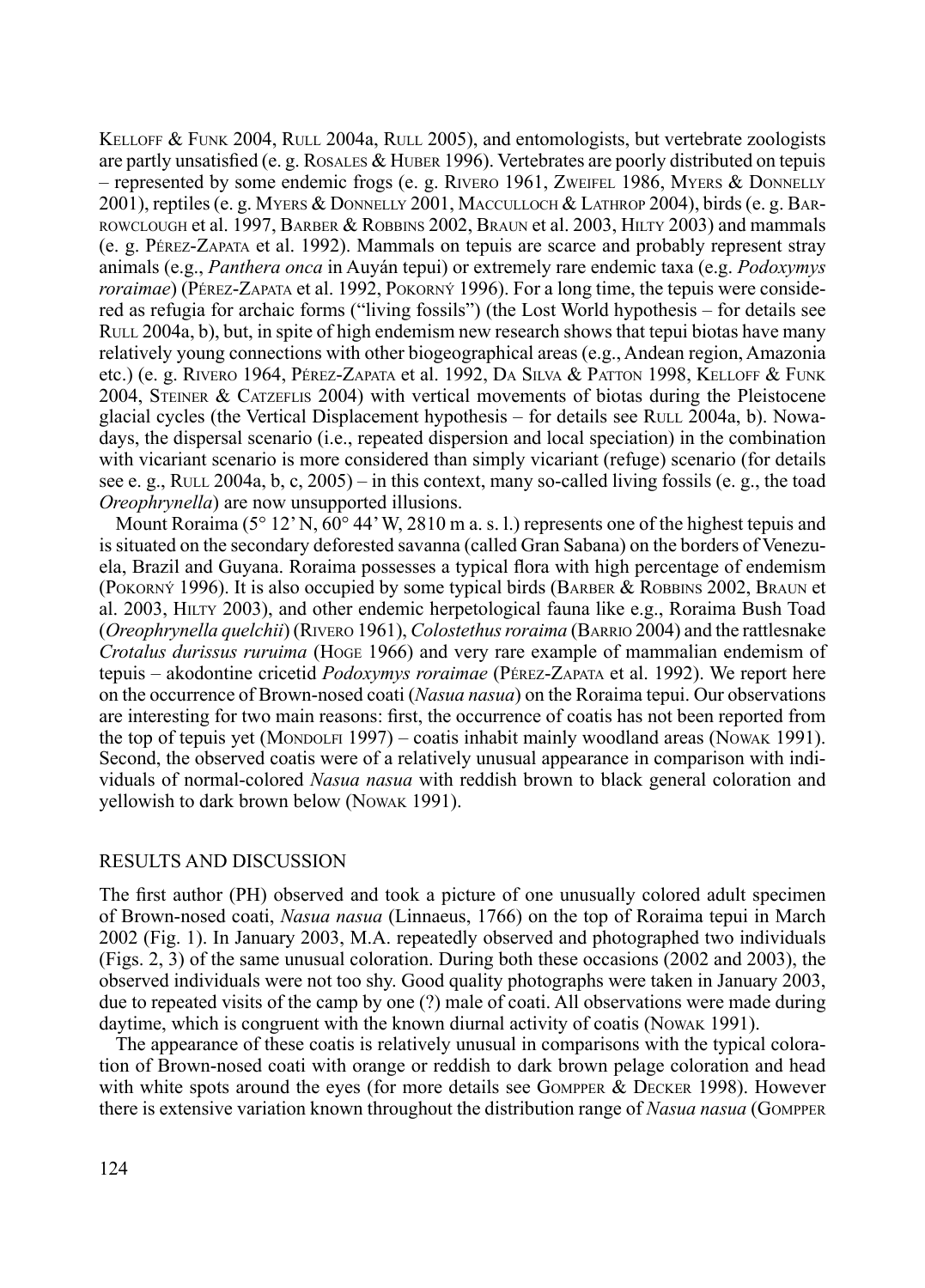$&$  DECKER 1998). The individual on the Figs. 2 and 3 is probably an adult male with relatively slender snout and a yellow-black pattern of pelage. Its head is black without distinct facial light markings, only one small yellow spot is situated on the right side of left eye (for left lateral view see Fig. 2). The nose is suspiciously gray. Dorsal side of the ears and fur behind them is orange or orange-brown. The black color of the head continues over the dorsal side of the neck to the level of shoulders. Feet and distal parts of limbs are black. Dorsal side of the tail



Fig. 1. Our first observation of the distinct colored coati on the Roraima tepui (2002). Photo by Pavla Havelková.

Obr. 1. Naše první pozorování odlišně zbarveného nosála na Roraimě (2002). Snímek Pavly Havelkové.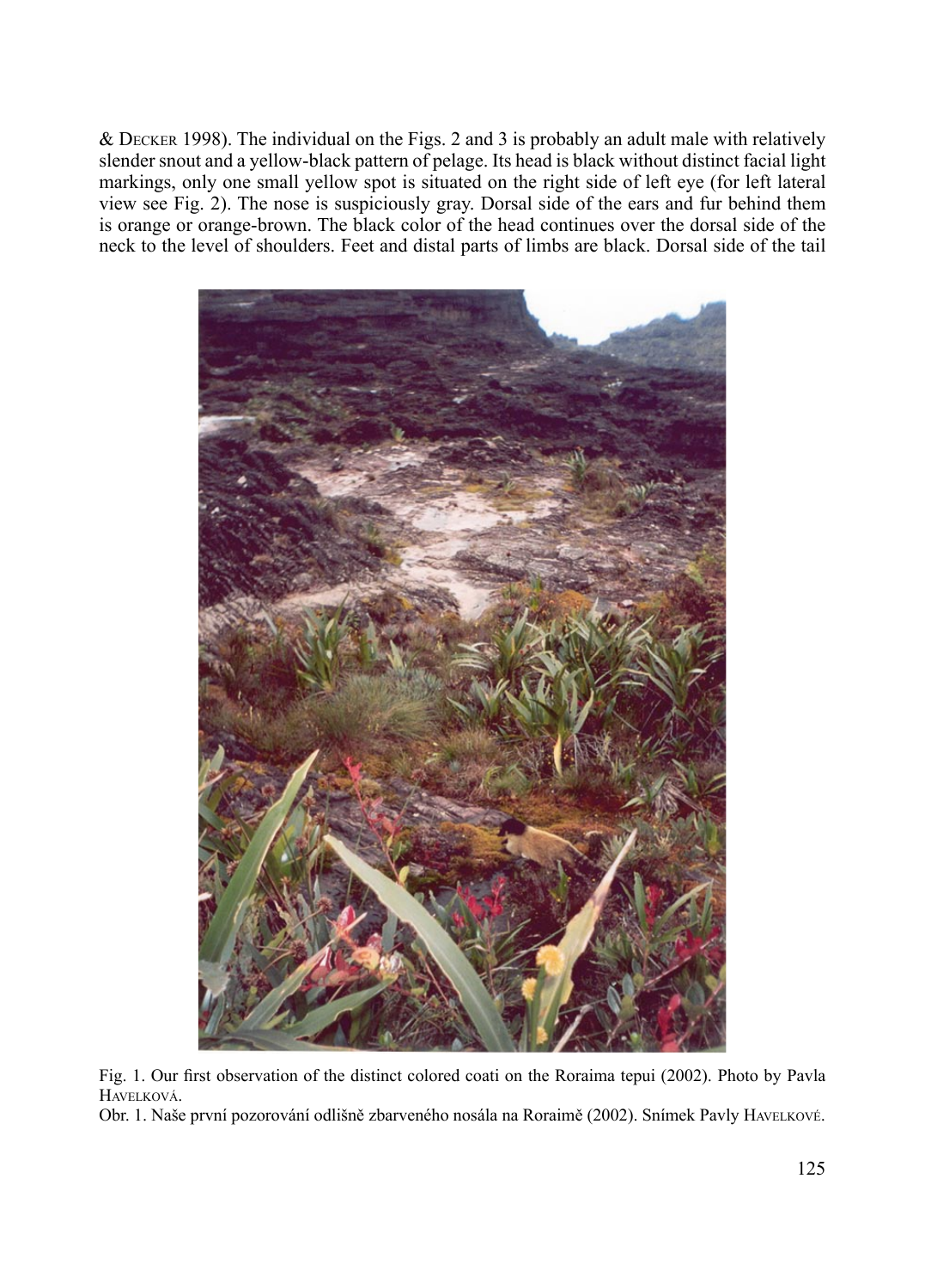

Fig. 2. The male of coati near the speleologists' camp (2003). Photo by Marek Aupy. Obr. 2. Samec nosála při návštěvě speleologického tábora (2003). Snímek Marka Audyho.

is blackish melting to brown at the tip, ventral side is yellow. Approximately six black rings, which are about twice as wide as the light ones, and a black tip are well recognizable on the tail. The rest of the body (throat, trunk, proximal parts of limbs) are light – yellow or beige, but the underfur is probably black (Fig. 3). This individual was determined as *Nasua nasua vittata* Tschudi, 1844, based on published data (Allen 1904, Gompper & Decker 1998, Linares 1998) and consultations with the fourth author. Observed individuals correspond in almost all aspects with the description by J. A. Allen of *Nasua phaeocephala* (junior synonym of *N*. *n*. *vittata*). This form was originally described by J. J. von Tschupi as *Nasua vittata* from the region near Roraima tepui. In Venezuela, two subspecies of *Nasua nasua* occur – *N*. *n*. *dorsalis* Gray, 1866 in the Andean region and *N*. *n*. *vittata* that is distributed in the region south of the Orinoco River, but it is minimally reported from tepuis, although it was recorded from Auyán tepui (Linares 1998). It would be interesting to investigate using molecular methods how old and how much differentiated are the subspecies of *Nasua nasua* throughout their range.

The distribution of such a relatively big carnivore is quite unexpected in so barren habitat. The third author (M.A.) had the opportunity of repeated and long-lasting observations of this coati. His observations include an aggressive interaction (a tag) between two individuals. The stronger individual drove its rival by hardly defined bark to the edge of the tepui. These repeated observations were possible due to several visits of coatis to the expedition camp. It could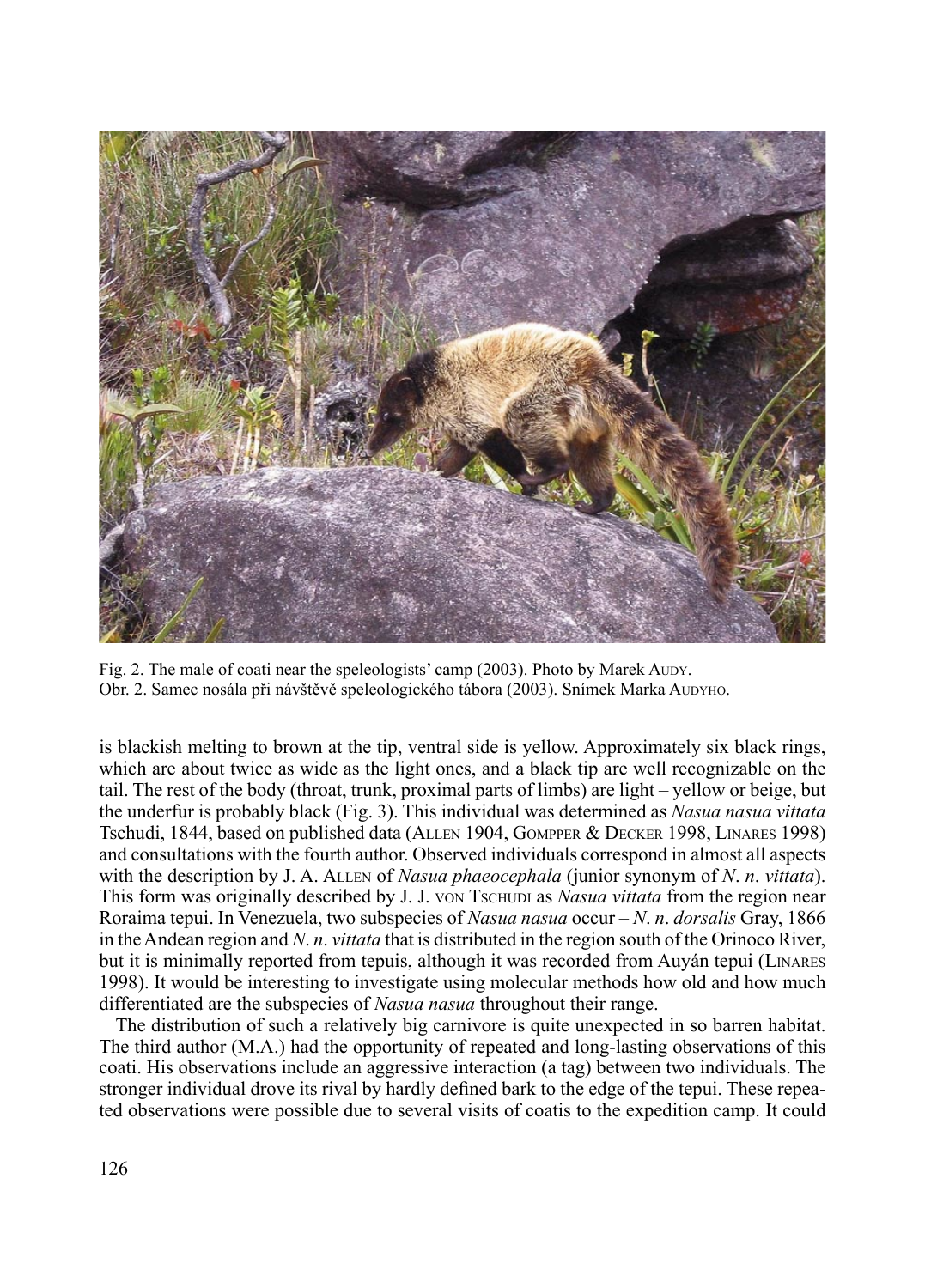imply some exploitation of the human touristic activity by coatis at the top of Roraima tepui. Diet of the Brown-nosed coati consists mainly of forest floor invertebrates, fruits and carrions with a minor amount of vertebrates (fishes, snakes, infrequently chickens in urban environment, small mammals or eggs of caiman) (Bisbal 1986, GOMPPER & DECKER 1998). Its ecology (e.g., the presence in secondary forests, etc.) implies ecological plasticity (EISENBERG 1989, GOMPPER  $\&$ Decker 1998). In this point of view, the coati as an omnivorous opportunist is well predisposed for its distribution on tepuis. We can only estimate the diet of the Roraima coati – it may consist of rare fruits, vertebrates (e.g., the endemic frogs and akodontine rodents), invertebrates (e. g., endemic beetles and many other insects and spiders etc.), and theoretically birds or their eggs, plus finally some human foodrests. Recently BEISIEGEL & MANTOVANI (2006) showed relatively robust home range shifts of *Nasua nasua* in a period of three years in a pluvial tropical Atlantic forest area. These shifts could be connected to resource availability. The same authors also described coatis foraging for food (invertebrates and vertebrates) inside bromeliads as part of



Fig. 3. Portrait of the coati from Roraima tepui with its remarcable distinct coloration (2003). Photo by Marek Aupy.

Obr. 3. Portrét neobvykle zbarveného nosála z Roraimy (2003). Snímek Marka AUDYHO.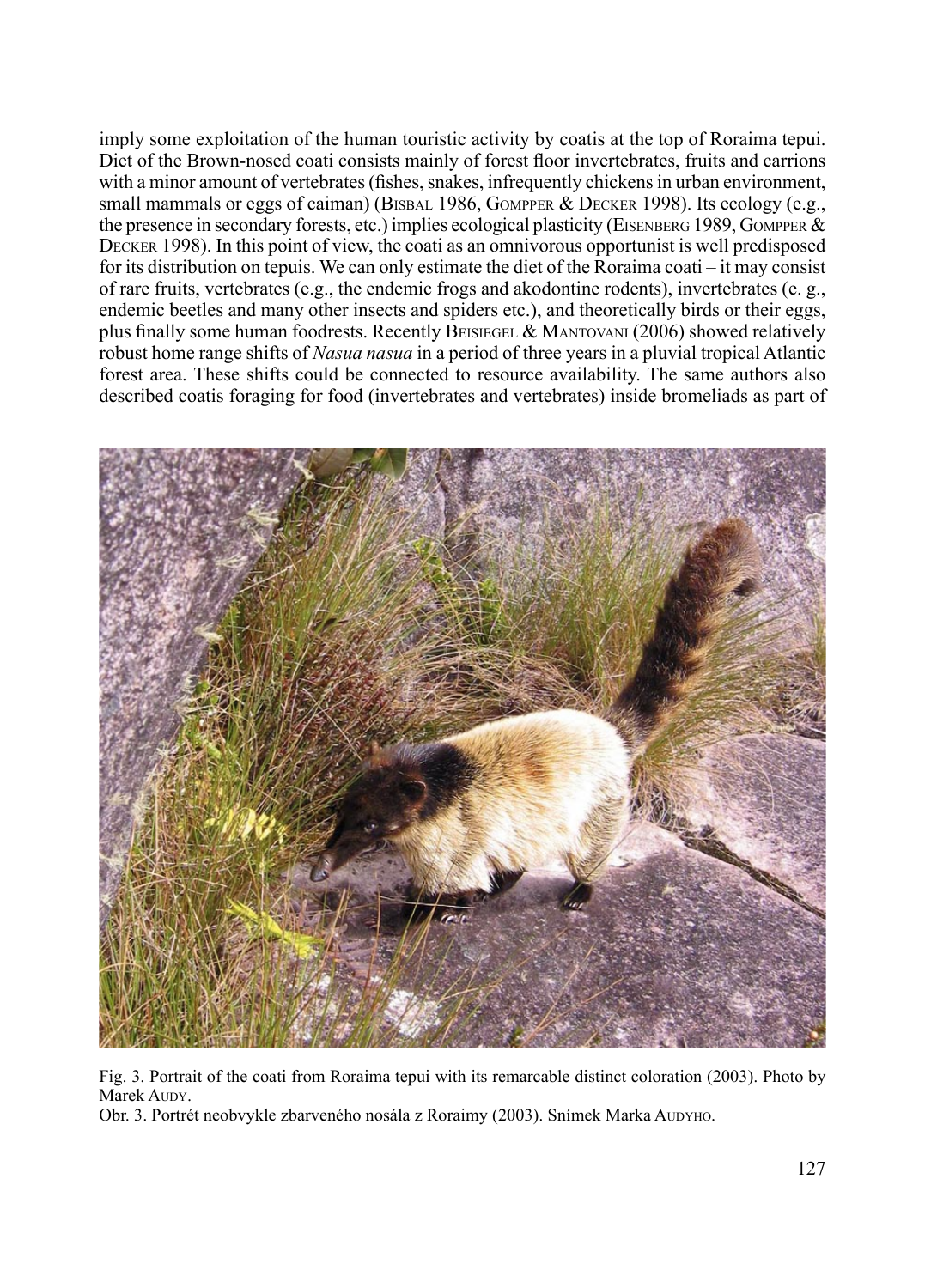their typical behavior. The bromeliads are relatively abundant on top of the Roraima tepui, and this behavior could thus facilitate the survival of coatis in this relatively inhospitable habitat.

There are two different points of view for this coati's distribution. It could either be caused by a stray of a few individuals, or be a regular distribution, either seasonal or permanent (stable). The following conditions could be of importance: First, the slopes of Roraima and Kukenán (the tepui in near neighborhood of Roraima) are covered by tropical rain forest which could represent a suitable and stable habitat for coatis, in contrast to the secondary deforested dry and grassy savanna. Second, the top of Roraima is relatively well accessible – a touristic activity could facilitate the access for coatis and moreover, the climb on the top should be no problem for such agile animals. It could be interesting that both our observations happened in the end of the dry season. At least four other expeditions in different seasons did not observe any coatis. It could imply some seasonal distribution of coatis on the top of Roraima (related to possible seasonal specific behavior – e.g., higher male's exploration activity for females, higher density of individuals in forest, decrease of food sources in surrounding areas etc.).

In conclusion, we have reported a rare observation of the omnivorous opportunistic Brown- -nosed coati on Roraima tepui. The exact number of coatis on Roraima, their detailed feeding strategy and potential dependence on human visiting activity in such area remain unclear. We will be deeply indebted for any additional information about coatis (or some other mammals) on whichever tepui.

#### **SOUHRN**

Stolové hory venezuelské Guayany (tzv. tepui) jsou izolovanými horami či pohořími, u kterých jejich dlouhodobá samostatnost snížila výskyt řady živočichů a rostlin, ale na druhou stranu přispěla k vysokému podílu místního endemismu. K velmi vzácným zvířatům vrcholových partií stolových hor patří savci. Náš příspěvek zmiňuje opakované pozorování poddruhu nosála červeného (*Nasua nasua vittata*) na stolové hoře Roraima (hranice Venezuely, Guyany a Brazílie) v letech 2002 a 2003. Výskyt této středně velké šelmy v tomto relativně nehostinném prostředí spojujeme s všeobecným oportunismem nosálů (ve vztahu k potravě i biotopu). V roce 2003 se dokonce podařilo pozorovat agresivní střet dvou jedinců. Vzhledem k tomuto sledování se zdá, že nejde pouze o zatoulané jednotlivce, ale možná o výskyt více zvířat trvalejšího rázu. Nelze také vyloučit, že přežívání nosála červeného na Roraimě je v určité míře umožněno také přiživováním na turistech.

#### ACKNOWLEDGEMENT

Our thanks are due to Václav Mikeš (Faculty of Biological Sciences, University of South Bohemia, České Budějovice, Czech Republic) for some ornithological information from Roraima tepui and Oldřich Říčan (Faculty of Biological Sciences, University of South Bohemia) for valuable comments. This work was partly supported by the grant No. MSMT 6007665801.

#### **REFERENCES**

Allen J. A., 1904: New mammals from Venezuela and Colombia. *Bull*. *Am*. *Mus*. *Natur*. *Hist*., **20**: 327–335.

Audy M., 2003: Křemencový kras venezuelské Guyany [Quarcite karst of Venezuelan Guyana]. *Vesmír* (Praha), **82**(5): 263–265 (in Czech).

Barber B. R. & Robbins M. B., 2002: Nest and eggs of the Tepui antpitta (*Myrmothera simplex*). *Wilson Bull*., **114**(3): 287–288.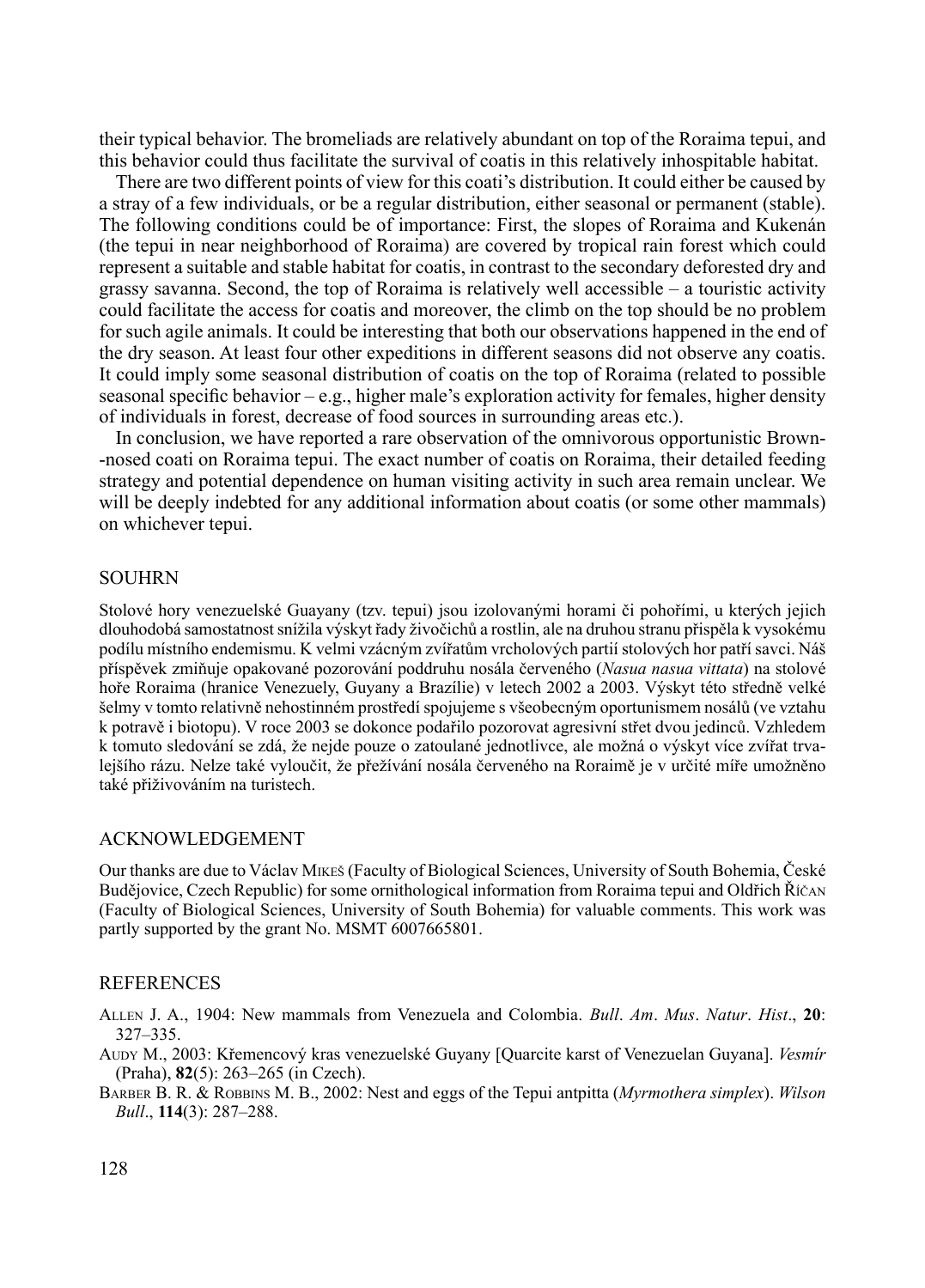- Barrio-Amorós C. L., 2004: Amphibians of Venezuela, Systematic List, Distribution and References, An Update. *Rev*. *Ecol*. *Lat*. *Am*., **9**(3):1–48.
- Barrowclough G. F., Lentino R. M. & Sweet P. R., 1997: New records of birds from Auyán-tepui, Estado Bolívar, Venezuela. *Bull*. *B*. *O*. *C*., **117**(3): 194–198.
- Beisiegel B. M. & Mantovani W., 2006: Habitat use, home range and foraging preferences of the coati *Nasua nasua* in a pluvial tropical Atlantic forest area. *J*. *Zool*., *London*, **269**: 77–87.
- Bisbal E. F. J., 1986: Food habits of some neotropical carnivores in Venezuela (Mammalia, Carnivora). *Mammalia*, **50**: 329–339.
- Braun M. J., Robbins M. B., Milensky C. M., O'Shea B. J., Barber B. R., Hinds W. & Prince W. S., 2003: New birds for Guyana from Mts Roraima and Ayanganna. *Bull*. *B*. *O*. *C*., **123**(1): 24–33.
- DA SILVA M. N. F. & PATTON J. L., 1998: Molecular phylogeography and the evolution and conservation of Amazonian mammals. *Mol*. *Ecol*., **7**: 475–486.
- Eisenberg J. F., 1989: *Mammals of the Neotropics – The Northern Neotropics*. *Vol*. *1*. The University of Chicago Press, Chicago and London, 449 pp.
- Givnish T. J., Evans T. M., Zjhra M. L., Patterson T. B., Berry P. E. & Sytsma K. J., 2000: Molecular evolution, adaptive radiation, and geographic diversification in the amphiatlantic family Rapateaceae: evidence from *ndh*F sequences and morphology. *Evolution*, **54**(6): 1915–1937.
- Gompper M. E. & Decker D. M., 1998: *Nasua nasua*. *Mammal*. *Species*, **580**: 1–9.
- Hilty S. L., 2003: *Birds of Venezuela*. *2nd Edition*. Princeton University Press, Princeton & Oxford, 878 pp.
- Hoge A. R., 1966: Preliminary account on Neotropical Crotalinae (Serpentes, Viperidae). *Mem*. *Inst*. *Butantan*, **32**: 109–184.
- Kelloff C. L. & Funk V. A., 2004: Phytogeography of the Kaieteur Falls, Potaro Plateau, Guyana: floral distributions and affinities. *J*. *Biogeogr*., **31**: 501–513.
- Linares O. J., 1998: *Mamíferos de Venezuela*. Sociedad Conservacionista Audubon de Venezuela & British Petroleum (Eds.), Caracas, 691 pp.
- Macculloch R. D. & Lathrop A., 2004: A new species of *Dipsas* (Squamata: Colubridae) from Guyana. *Rev*. *Biol*. *Trop*., **52**(1): 239–247.
- Mondolfi E., 1997: Lista provisional anotada de los mamíferos de la Cuenca del Río Caura, Venezuela. Pp.: 11–63. Huber O. & Rosales J. (eds.): Ecología de la Cuenca del Río Caura, Venezuela. II. Estudios especiales. *Sci*. *Guaianae*, **7**: 1–473.
- Myers C. W. & Donnelly M. A., 2001: Herpetofauna of the Yutajé-Corocoro massif, Venezuela: second report from the Robert G. Goelet American Museum-Terramar expedition to the northwestern tepuis. *Bull*. *Am*. *Mus*. *Natur*. *Hist*., **261**: 1–85.
- Nowak R. M., 1991: *Walker*'*s Mammals of the World*. *Volume II*. *Fifth Edition*. The Johns Hopkins University Press, Baltimore and London, xii+643–1629 pp.
- PÉREZ-ZAPATA A., LEW D., AGUILERA M. & REIG O. A., 1992: New data on the systematics and karyology of *Podoxymys roraimae* (Rodentia, Cricetidae). *Ztschr*. *Säugetierk*., **57**: 216–224.
- Pokorný P., 1996: Tepui [Tepui]. *Vesmír* (Praha), **75**(10): 557–564 (in Czech).
- Rivero J. A., 1961: Salientia of Venezuela. *Bull*. *Mus*. *Comp*. *Zool*., **126**(1): 1–207.
- Rivero J. A., 1964: The distribution of Venezuelan frogs V, The Venezuelan Guayana. *Carib*. *J*. *Sci*., **4**: 411–420.
- Rosales J. & Huber O. (eds.), 1996: Ecología de la Cuenca del Río Caura, Venezuela. I. Caracterización general. *Sci*. *Guaianae*, **6**: xx+1–131.
- Rull V., 1991: Contribución a la paleoecología de Pantepui y la Gran Sabana (Guayana Venezolana: clima, biogeografía y ecología. *Sci*. *Guaianae*, **2**: xxii+133 pp.
- Rull V., 2004a: An evaluation of the Lost World and Vertical Displacement hypotheses in the Chimantá Massif, Venezuelan Guayana. *Global Ecol*. *Biogeogr*., **13**: 141–148.
- Rull V., 2004b: Biogeography of the "Lost World": a palaeoecological perspective. *Earth-Sci*. *Rev*., **67**: 125–137.
- RULL V., 2004c: Is the "Lost World" really lost? Palaeoecological insights into the origin of the peculiar flora of the Guayana Highlands. *Naturwissenschaften*, **91**: 139–142.